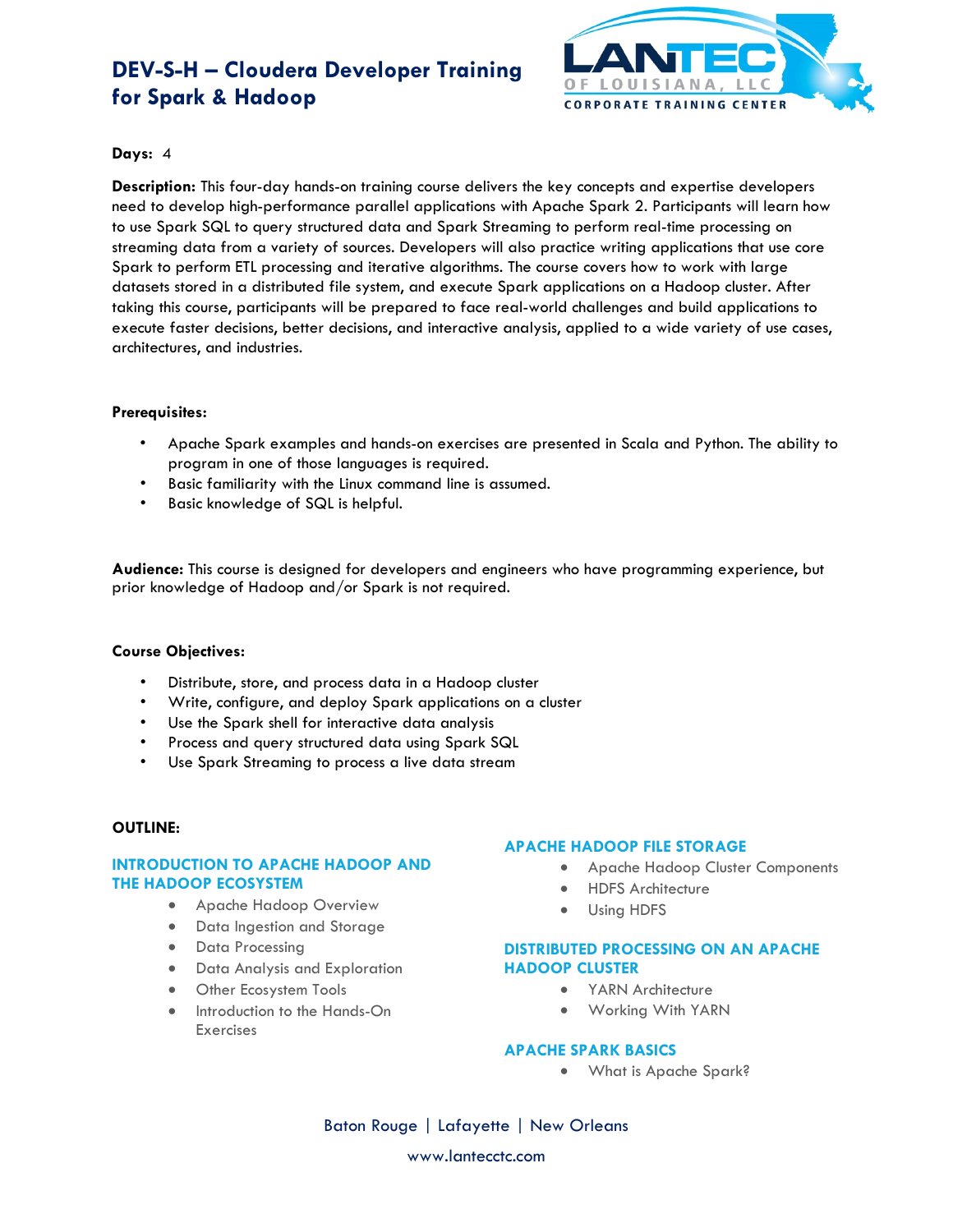# **DEV-S-H – Cloudera Developer Training for Spark & Hadoop**

- Starting the Spark Shell
- Using the Spark Shell
- Getting Started with Datasets and **DataFrames**
- DataFrame Operations

# **WORKING WITH DATAFRAMES AND SCHEMAS**

- Creating DataFrames from Data Sources
- Saving DataFrames to Data Sources
- DataFrame Schemas
- Eager and Lazy Execution

#### **ANALYZING DATA WITH DATAFRAME QUERIES**

- Querying DataFrames Using Column Expressions
- Grouping and Aggregation Queries
- Joining DataFrames

## **RDD OVERVIEW**

- RDD Overview
- RDD Data Sources
- Creating and Saving RDDs
- RDD Operations

## **TRANSFORMING DATA WITH RDDS**

- Writing and Passing Transformation **Functions**
- Transformation Execution
- Converting Between RDDs and **DataFrames**

## **AGGREGATING DATA WITH PAIR RDDS**

- Key-Value Pair RDDs
- Map-Reduce
- Other Pair RDD Operations

### **QUERYING TABLES AND VIEWS WITH APACHE SPARK SQL**

- Querying Tables in Spark Using SQL
- Querying Files and Views
- The Catalog API
- Comparing Spark SQL, Apache Impala, and Apache Hive-on-Spark

#### **WORKING WITH DATASETS IN SCALA**

- Datasets and DataFrames
- Creating Datasets
- Loading and Saving Datasets
- Dataset Operations

## **WRITING, CONFIGURING AND RUNNING APACHE SPARK APPLICATIONS**

- Writing a Spark Application
- Building and Running an Application
- Application Deployment Mode
- The Spark Application Web UI
- Configuring Application Properties

#### **DISTRIBUTED PROCESSING**

- Review: Apache Spark on a Cluster
- RDD Partitions
- Example: Partitioning in Queries
- Stages and Tasks
- Job Execution Planning
- Example: Catalyst Execution Plan
- Example: RDD Execution Plan

#### **DISTRIBUTED DATA PERSISTENCE**

- DataFrame and Dataset Persistence
- Persistence Storage Levels
- Viewing Persisted RDDs

## **COMMON PATTERNS IN APACHE SPARK DATA PROCESSING**

- Common Apache Spark Use Cases
- Iterative Algorithms in Apache Spark
- Machine Learning
- Example: k-means

## **APACHE SPARK STREAMING: INTRODUCTION TO DSTREAMS**

- Apache Spark Streaming Overview
- Example: Streaming Request Count
- DStreams
- Developing Streaming Applications

## **APACHE SPARK STREAMING: PROCESSING MULTIPLE BATCHES**

- Multi-Batch Operations
- Time Slicing
- State Operations

Baton Rouge | Lafayette | New Orleans